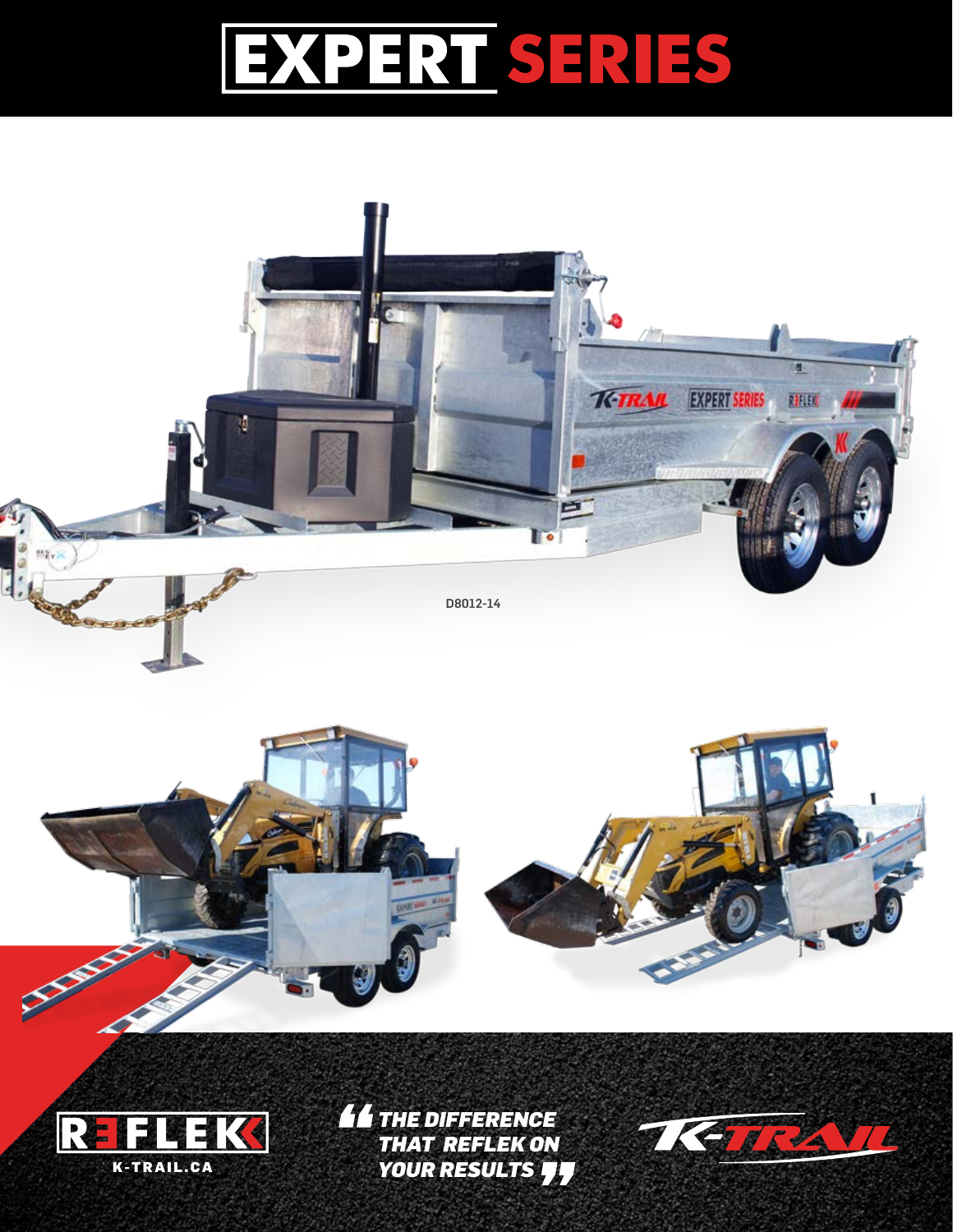

- TARP AND ROLLER INCLUDED
- TELESCOPIC 3 SECTION **CYLINDER**
- 14 K (D510-10 TO D8012-10)
- 24 K (D8014-14 AND MORE)
- 11 GA STEEL BED
- SIDES IN 12 GA
- HYDRAULIC UNIT IN A COMPARTMENT WITH DEEP CYCLE BATTERY
- WOOD PLANK SIDE EXTENSION BRACKETS
- STANDARD ANCHORS IN ALL 4 CORNERS

The Expert Series includes hydraulic deckovers (dump trailers) built to work hard.

## **EXPERT SERIES**

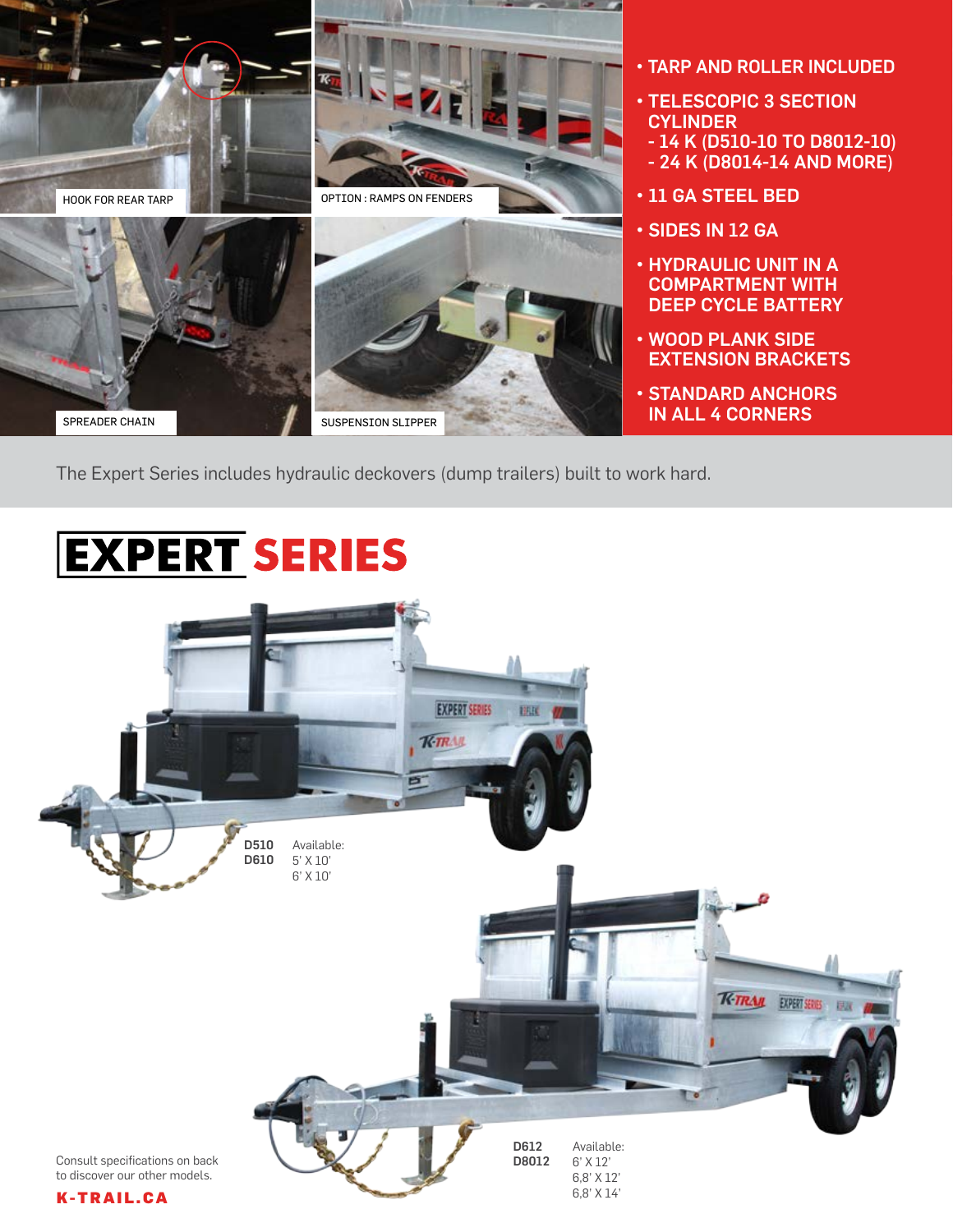



ADJUSTABLE 2<sup>5/16</sup>" COUPLER **TARP AND BALL BEARING ROLLER INCLUDED** 

- C3 CROSSMEMBER EVERY 16''
- HOOKS FOR REAR TARP
- STEP PLATES WELDED TO FENDERS
- LED LIGHTS
- ADJUSTABLE 2<sup>5/16</sup>" COUPLER
- 7K JACK (D510 TO D8012-10)
- 12K JACK (D8012-14 AND OVER)











K-TRAIL.CA